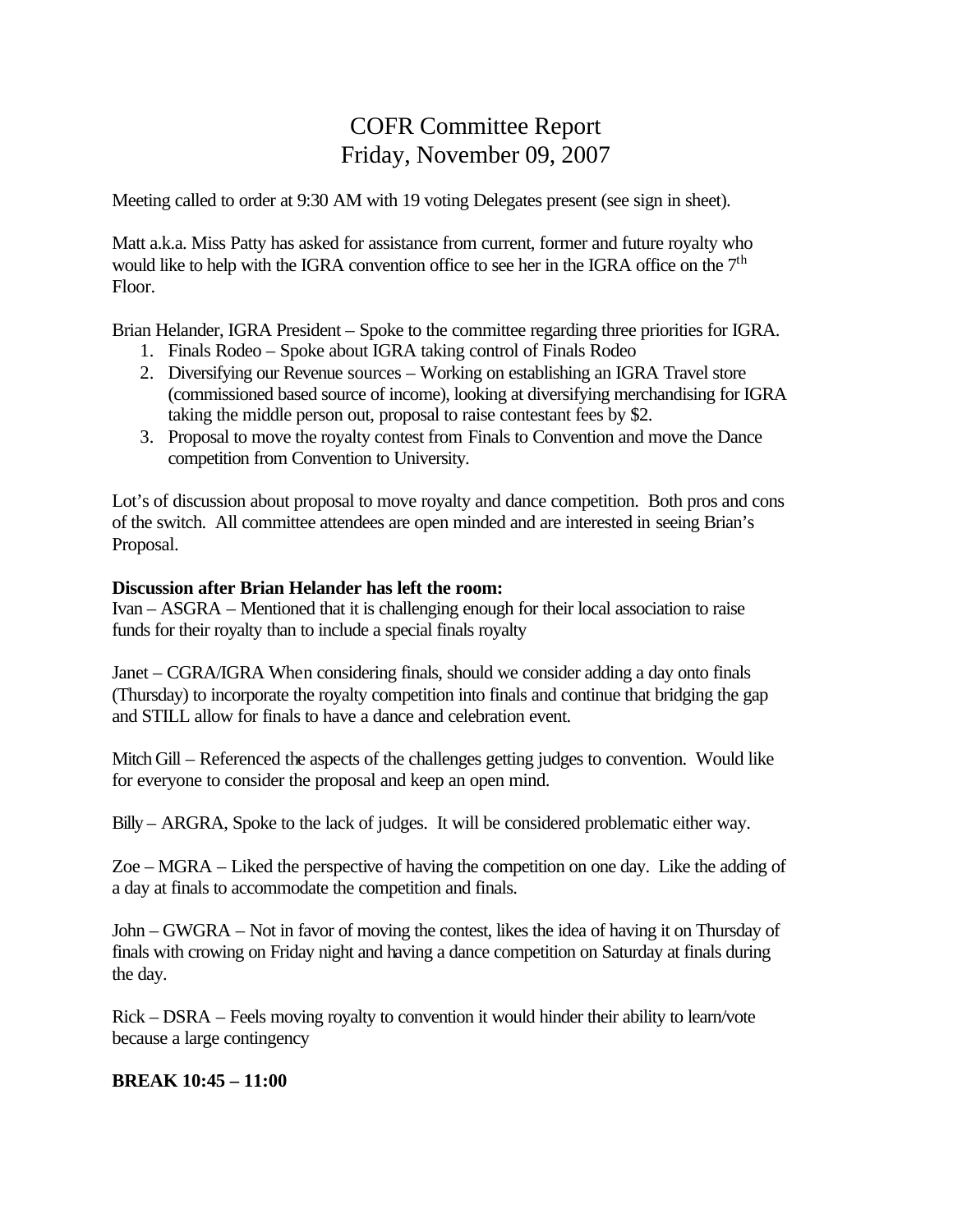#### **Proposal to remove Horsemanship:**

Proposal to remove horsemanship from the IGRA Royalty competition.

Discussion: There are plenty of horse folks who are willing to help and horsemanship is a key element that makes it tie us to rodeo. Discussion about the fact that we have a large contingency of royalty that live in metropolitan areas and do not have access to horses. The argument was made that going into the competition contestants for IGRA know that they need to complete horsemanship and should be more prepared and reach out. There were also suggestions that there should be alternatives to horsemanship. See below:

Alternatives to change horsemanship would be:

- 1. Working both days for Arena Crew 1 rodeo in each division.
- 2. Compete in Rodeo Events
- 3. Score Keeper, timer, etc.

Steve Wollert – Against removing horsemanship. He feels it's very important to introduce horsemanship to the rodeo contestants.

Call to question: Vote to remove  $\text{Yay} = 2$ ,  $\text{Nay} = 12$ , Abstentions = 4 Horsemanship Stays.

# **Meeting adjourned for Lunch at 11:45 AM**

#### **Meeting Reconvened at 1:25 PM**

#### **Proposal to Move Finals Royalty Competition to Convention:**

Proposal from Brian Helander to move the royalty competition from Finals weekend to convention weekend in 2009 and move the dance competition from convention to university.

Votes are as follows: Yay = 11, Nay = 6, Abstentions = 1

#### **Proposal to change Pg 16, Article 9 Motion approved by Randy Edlin and Seconded by Trisha Davis**

Votes are as follows: Motion Passes

#### **Proposal to change**

Janet Jenkins motions to approve proposed changed, seconded by Steve Wollert

Votes are as follows: Motion Passes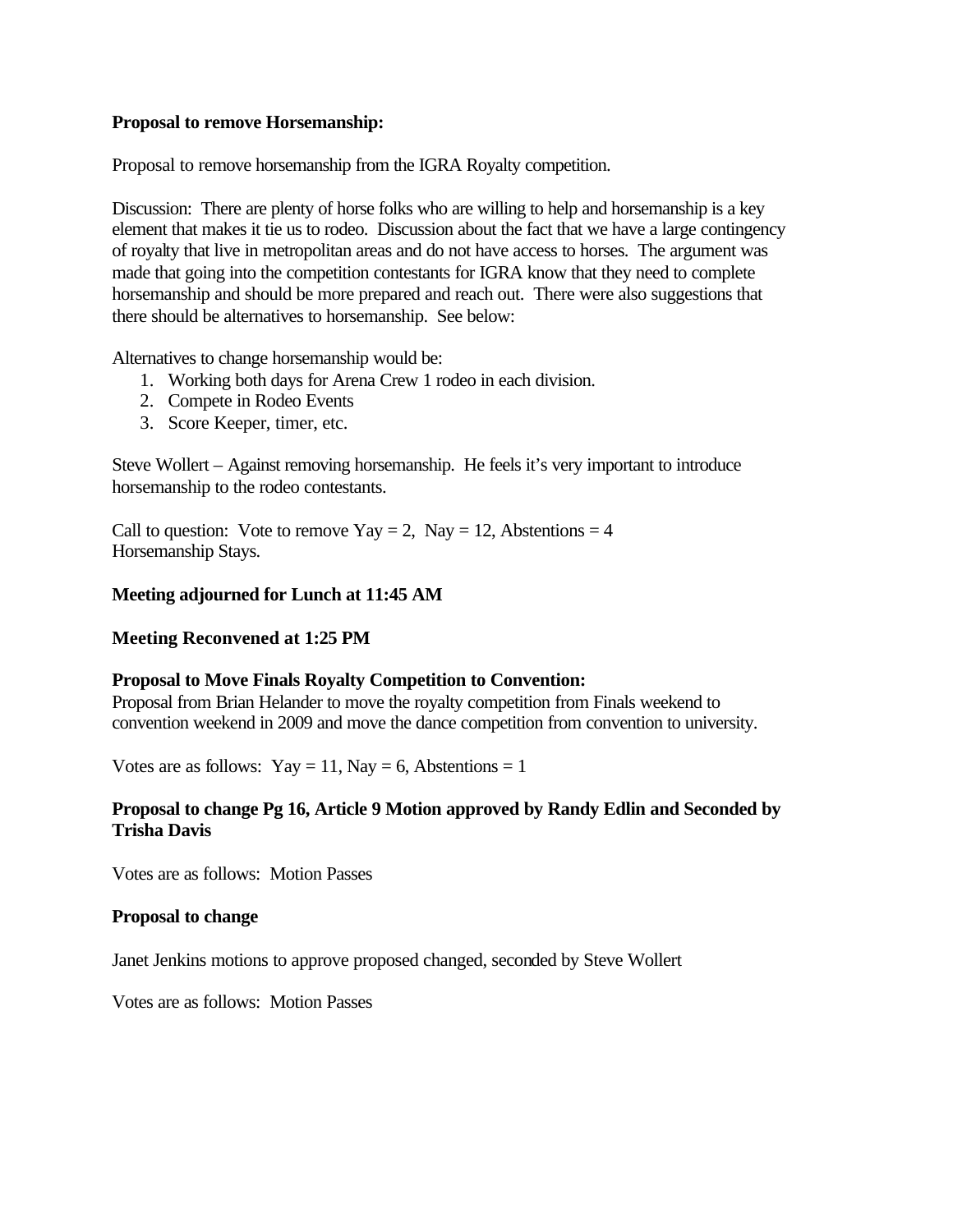## **Proposal to change Pg 40-42, Rule 6 Rules governing selection of Mr/Ms/Miss/MsTer. Randy Edlin motions to pass proposed changed, Tom Coleman seconds.**

Votes are as follows: Motion Passes

Proposal to change Section 2 Registration/Information Packet

## **Friendly avengement by James Jenkins, seconded by Leroy Aune. Friendly amendment was approved.**

Votes are as follows: Motion Passes

#### **Motion to change verbiage for committee Serving.**

Randy Edlin Motions to accept, seconded by Trisha Davis.

Votes are as follows: Motion Passes

#### **Motion to remove verbiage about finals.**

Votes are as follows: Motion Passes

#### **Motion regarding Spirit Stick award**

Randy Edlin Motions to accept, seconded by Trisha Davis.

Votes are as follows: Motion Passes

# **Proposal to add a section to the IGRA Website called "Royalty". This section would contain, but would not be limited to:**

- **A. Link to the Royalty contact page**
- **B. Link to the Forms page (where applicable forms could be accessed)**
- **C. What to consider when running for your local and international Titles**
- **D. IGRA Contest Preparation section**
	- **i. Check list**
	- **ii. What to consider when writing your plan of action**
	- **iii. What not to forget**
	- **iv. Royalty Requirements, competition guidelines, etc.**
- **E. Interview 101 Section**
	- **a. Syllabus, Interviewing tips/tricks, It's a Job Interview!**
- **F. Horsemanship 101 Section**
	- **a. Horsemanship video developed by Candy Pratt of RRRA breaking down horsemanship step by step.**
	- **b. Contact database of horse folks around the country who would be willing to assist royalty and potential royalty.**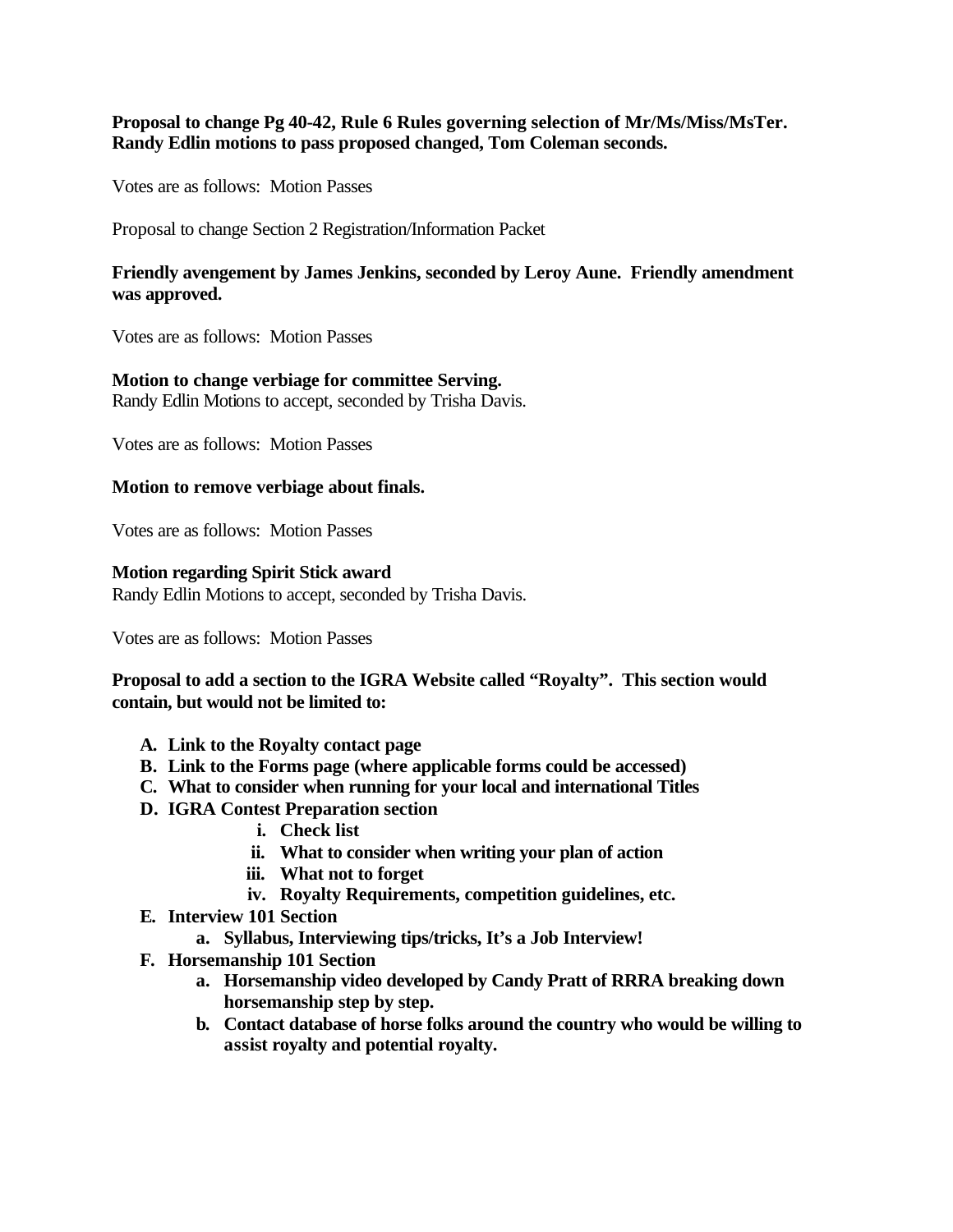- **c. What to consider when putting together horsemanship video (i.e. just don't learn to ride, learn what it takes to be a horse person, respect your trainer and their horse/time. Do not procrastinate, etc.)**
- **G. Western Wear/Public Presentation/Entertainment 101**
	- **a. What to consider section**
		- **i. When putting together western wear & entertainment**
		- **ii. Tips on writing your WW description**
- **H. Competition information This does not change other than the dates and possible room dimensions, why not post it early and provide CD's at IGRA university and workshops?**
- **I. Fund-raising 101 Include ideas on fund-raising, things to consider when selecting a charity partner for your local or IGRA charity partner, tips on successful events**
- **J. Miscellaneous Include items that don't fit in a category above.**

**Committee concurs with proposal and the current IGRA Royalty Team and Vice President will work with the webmaster to make the recommended changes.**

# **Motion to revise the selection of judges. See Attached.**

Christopher Wilson Motions to accept, seconded by Steve Wollert

Votes are as follows: Motion Passes

#### **Motion to revise score sheets as presented.**

Mitch Gill Motions to accept, seconded by James Jenkins

Votes are as follows: Motion Passes

#### **Motion to adjourn**

Votes are as follows: Motion Passes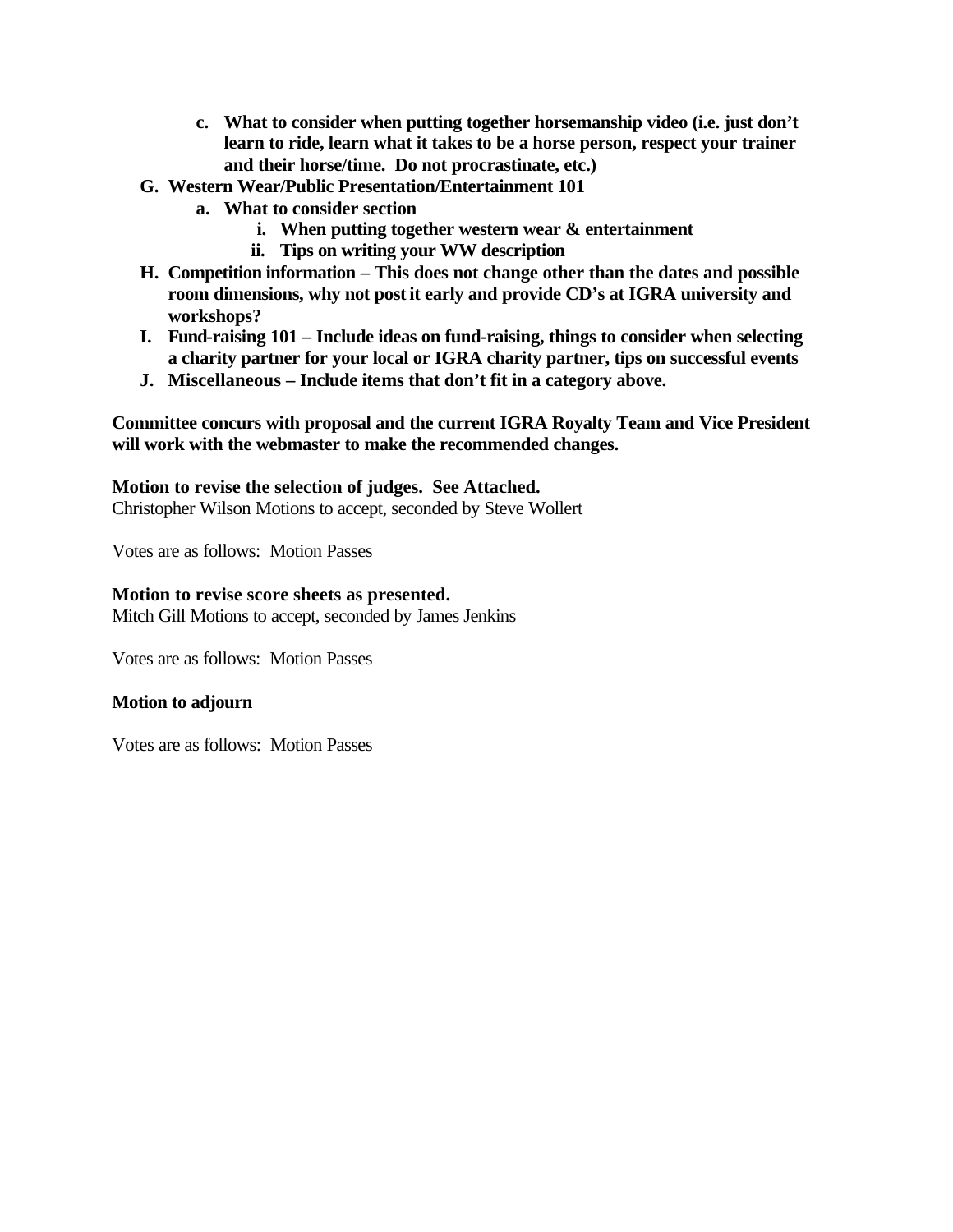# **COFR–01**

**IGRA Standing Rules Rule VI Rules Governing Selection of Mr/Ms/Miss/Mster IGRA Page 40** 

**Section 2. Submission and Selection of IGRA Interview Questions**

- **A. The current IGRA royalty team will compile a pool of twenty-five (25) questions per category (possible 100 questions per contest) and submit them to the IGRA Vice President forty-five (45) days prior to the start of the IGRA Royalty contest.**
- **B. The Vice President will then submit all the questions to the IGRA Executive Board, no later than thirty (30) days prior to the start of the IGRA Royalty contest for review and vote.**
- **C. The IGRA Executive Board will appoint an ad hoc committee to review and vote on the top twenty (20) questions per category from the questions submitted and submit them to the IGRA Vice President no later than fourteen (14) days prior to the start of the IGRA Royalty contest.**
- **D. The interview judges for the Royalty contest will meet immediately prior to the start of interview and select the fifteen (15) questions per category to be asked from the twenty (20) questions approved by the ad hoc committee.**
- E. **Questions must be comprised of the following: IGRA history, rodeo rules, and general IGRA knowledge and person opinion. A syllabus outlining from where questions will be derived from will be provided in the registration/information packet for contestants.**

Section 2. Registration/Information Packet

B. Packets **will be posted on-line on the IGRA website and in CD Format. Packets** must include **a syllabus outlining where interview questions will be derived from. Packets will include the** Standing Rules VI Rules Governing Selection of Mr/Ms/Miss/MsTer IGRA, related exhibits, competition deadline dates, registration contacts/mailing address, and Finals Rodeo general information (host hotel and hotel phone numbers, locations, weekend schedules, stage layout, type of sound system, lighting, etc.).